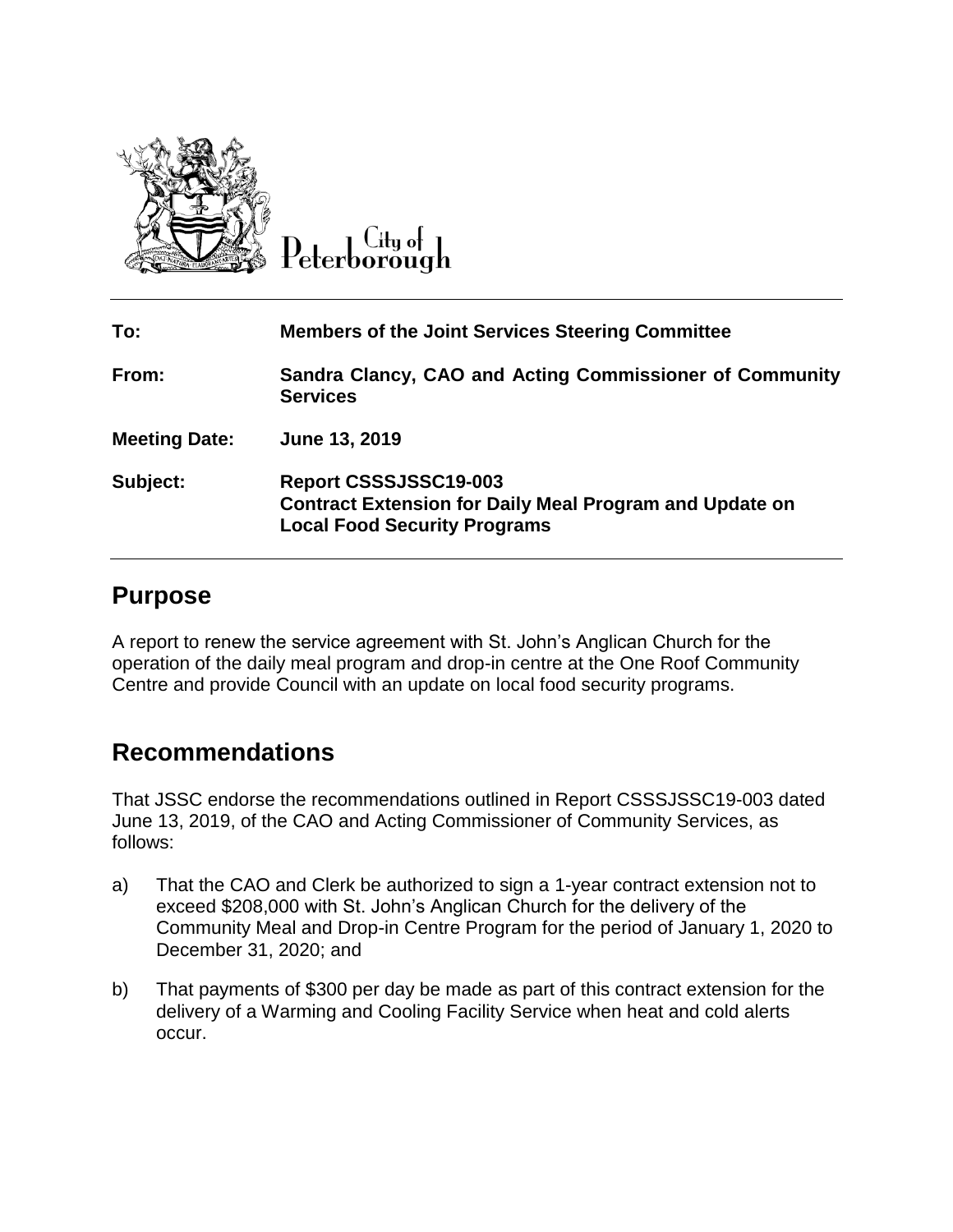# **Budget and Financial Implications**

The cost of the Community Meal program is \$208,000 for 2020. The cost of the Culinary Training Program is \$89,000. The costs of the delivery of the Warming and Cooling Facility Services at \$300 per day is estimated to be \$15,000. Adequate funding would be included in the 2020 Operating Budget from the sources identified in Chart 1 below.

| <u> Siinii II Eded baaqol sani soo isi iiis siis ilgai soiiiiiimiiil soiiii</u> |                        |                  |                    |           |  |  |
|---------------------------------------------------------------------------------|------------------------|------------------|--------------------|-----------|--|--|
|                                                                                 | <b>Provincial Cost</b> | <b>City Cost</b> | <b>County Cost</b> | Totals    |  |  |
| Meal and Drop-in Program                                                        | \$0.00                 | \$162,374        | \$45,626           | \$208,000 |  |  |
| <b>Culinary Training Program</b>                                                | \$89,000               | \$0.00           | \$0.00             | \$89,000  |  |  |
| <b>Warming and Cooling</b>                                                      | \$0.00                 | \$11,710         | \$3,290            | \$15,000  |  |  |
| Centre                                                                          |                        |                  |                    |           |  |  |
| <b>Totals</b>                                                                   | \$89,000               | \$174,083        | \$48,917           | \$312,000 |  |  |

### **Chart 1: 2020 Budget Sources for the One Roof Community Centre**

The City\County cost share is calculated based on the 2020 budget cost share of the overall Homelessness budget, which is 78.1% from the City and 21.9% from the County. The total budget is \$949,361 with \$741,111 from the City and \$208,250 from the County.

The Ministry of Community and Social Services has indicated that social assistance funding is likely to be reduced in 2020. The changes have not been confirmed at this time. It is possible to reallocate the Employment Services budget at the local level to minimize any negative impact on the Culinary Training Program.

## **Background**

This report provides an update on the local food security programs and seeks the endorsement of Joint Services Steering Committee (JSSC) to extend a one-year contract for the delivery of a Community Meal and Drop-in Centre Program. The approval of this extension will go to a future City Council meeting as Service Manager for Social Services programs.

In the years leading up to the end of 2016, there were a variety of meal programs in the City of Peterborough with the objective of providing a free meal for low-income residents. For many years Brock Mission ran the Open Table which provided a supper meal from Monday to Friday. This was supplemented by a variety of meals on weekends and Statutory Holidays provided mainly by faith organizations at different downtown church locations.

In 2013 the City supported the development of the Lighthouse Community Centre in partnership with the Canadian Mental Health Association and Kawartha Fest to provide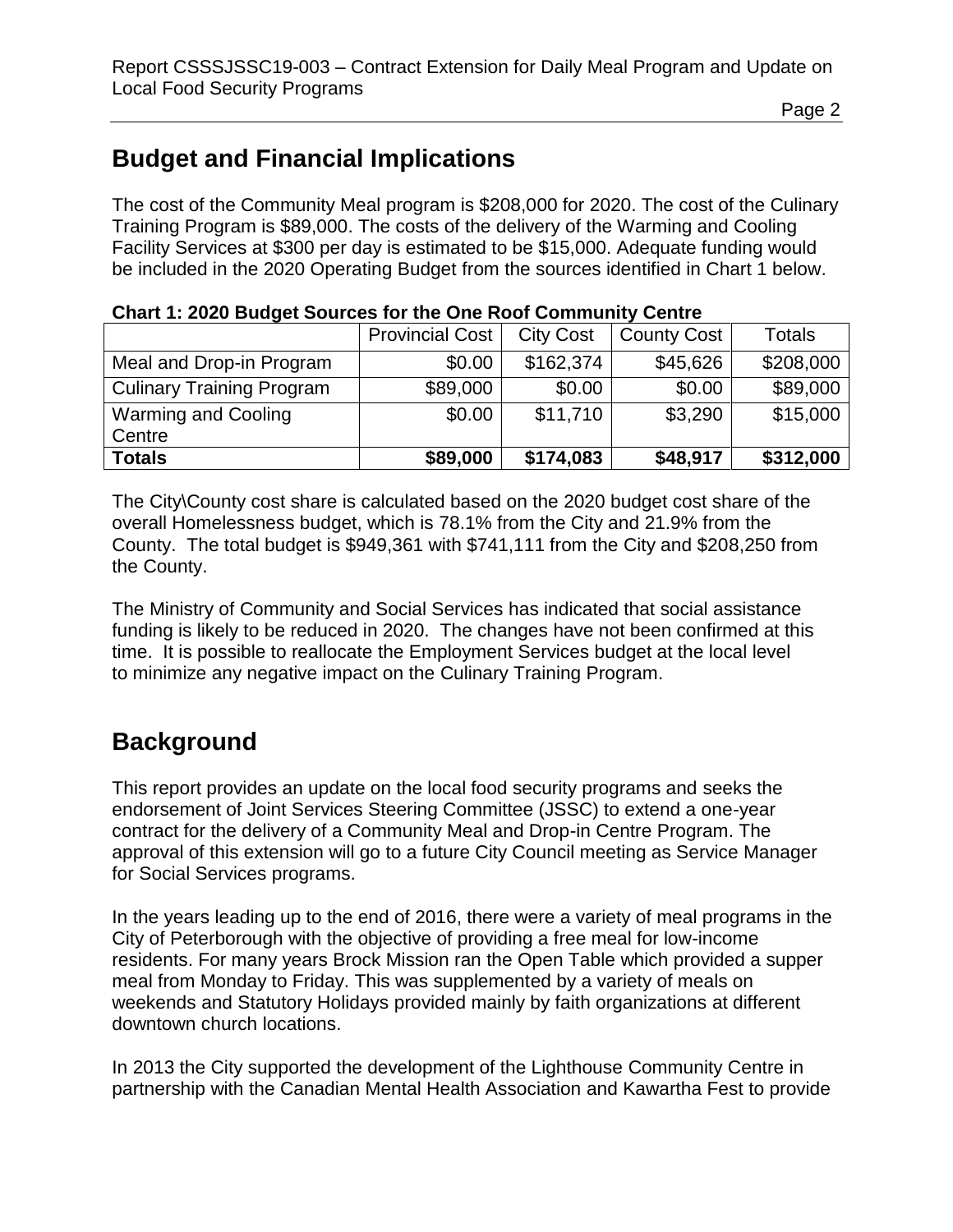a meal and drop-in services at St. John's Anglican Church. A culinary training program was also developed to prepare the meals and provide employment training for Ontario Works clients.

In 2016 the program started to experience challenges maintaining the meal program while staying within a modest budget. To replace this service the City initiated an Expression of Interest process to receive proposals from local community groups and organizations with the goal of creating a cohesive program that provided a consistent meal and drop-in centre.

Report CSSS16-004 Community Meal Service Agreement awarded St. John's Anglican Church a 3-year contract to provide the following services:

- Deliver a free daily community meal every day of the year;
- Be open as a drop-in centre a minimum of 4 hours every day of the year;
- Provide information and referrals to service participants;
- Facilitate a culinary training program as part of the meal program; and
- Be open from 9:00 am to 9:30 pm as a warming and cooling centre during heat and cold alerts.

The contract included the option of two, 1-year contract extensions. This Report is recommending using the first 1-year extension. The City's contract is with St. John's Anglican Church; however, the program is known as the One Roof Community Centre (the Centre).

The contract also called for the formation of a Steering Committee with representatives from the City, the Centre, and the Community Training and Development Centre (as the culinary training service provider). The Steering Committee meets on a monthly basis to discuss operational issues and ensure the program is running effectively.

The requirements listed above were the scope of service defined and funded by the City. The Centre expanded its scope of services using their resources to offer the following enhancements:

- Deliver an additional supper meal 5 days per week (Monday to Friday)
- Open 7 hours a day from 12:00 pm to 7:00 pm

### **Update on Meal Program**

The 2018 budget to operate the Centre totaled \$409,133 (unaudited) with the City contributing \$208,080. The operating cost of the Culinary Training Program in 2018 was \$88,880 which was paid to the Community Training and Development Centre.

This expanded program is a valuable service for those who access the Centre. Approximately 90% of people who use the Centre identify Ontario Disability Support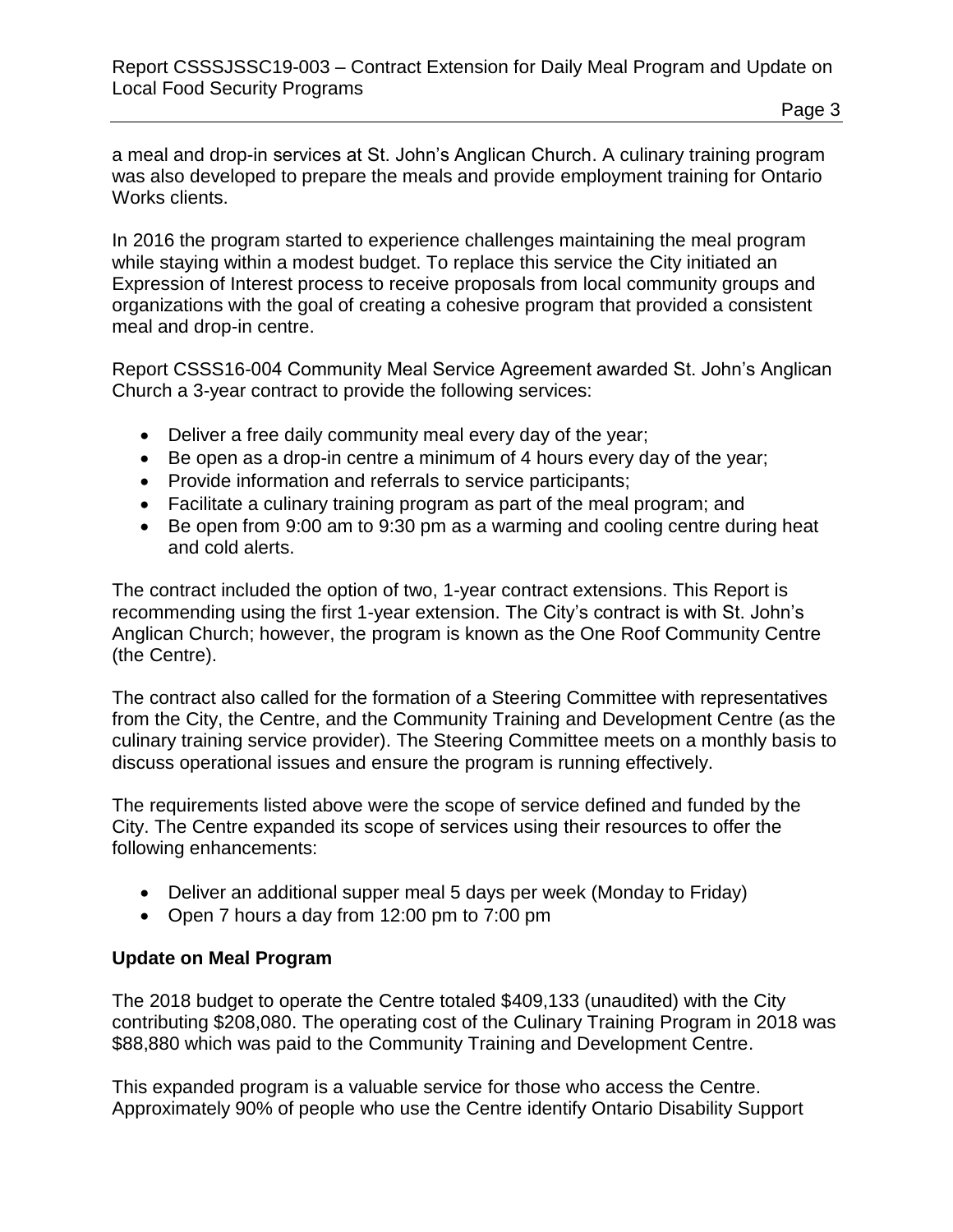Program or Ontario Works as their source of income. Chart 2 provides details on the number of meals provided at the Centre over the past 2 years.

|  | <b>Chart 2: Daily Community Meals</b> |  |
|--|---------------------------------------|--|
|  |                                       |  |

|                       | 2017   | 2018   |
|-----------------------|--------|--------|
| Lunch (5 days\week)   |        |        |
| Count                 | 35,554 | 32,612 |
| Daily Average         | 116    | 109    |
| Suppers (7 days\week) |        |        |
| Count                 | 39,261 | 51,298 |
| Daily Average         | 128    | 141    |
| <b>Total Meals</b>    |        |        |
| Count                 | 74,815 | 83,910 |
| Daily Average         | 205    | 230    |

In 2017 lunch was served 6 days/week (Monday to Saturday) and supper served 6 days/week (Monday to Friday and Sunday). This schedule was changed in 2018 to have lunch 5 days/week (Monday to Friday) and supper 7 days/week.

These averages do not reflect the fluctuations that take place on a daily, monthly, or seasonally basis. Attendance at the Centre can range anywhere from 120 to 380 people each day.

The Centre is required to have 2 paid staff working while it is open. Volunteers, local organizations, businesses, churches, students, and community groups play an important role in the delivery of services at the Centre. The type of activities and roles they play include:

- Preparing meals
- Serving food
- Cleaning
- Support to Centre staff
- Food and monetary donations

Approximately 100 volunteer shifts are scheduled each week to meet the service needed at the Centre. This represents the equivalent of approximately 8 full-time staff.

Most people who access the Centre are there for the meals. However, client surveys show that visitors attend for many other reasons, including:

- Meeting with friends and to socialize
- Connecting with staff and accessing referrals
- Participating in programming at the Centre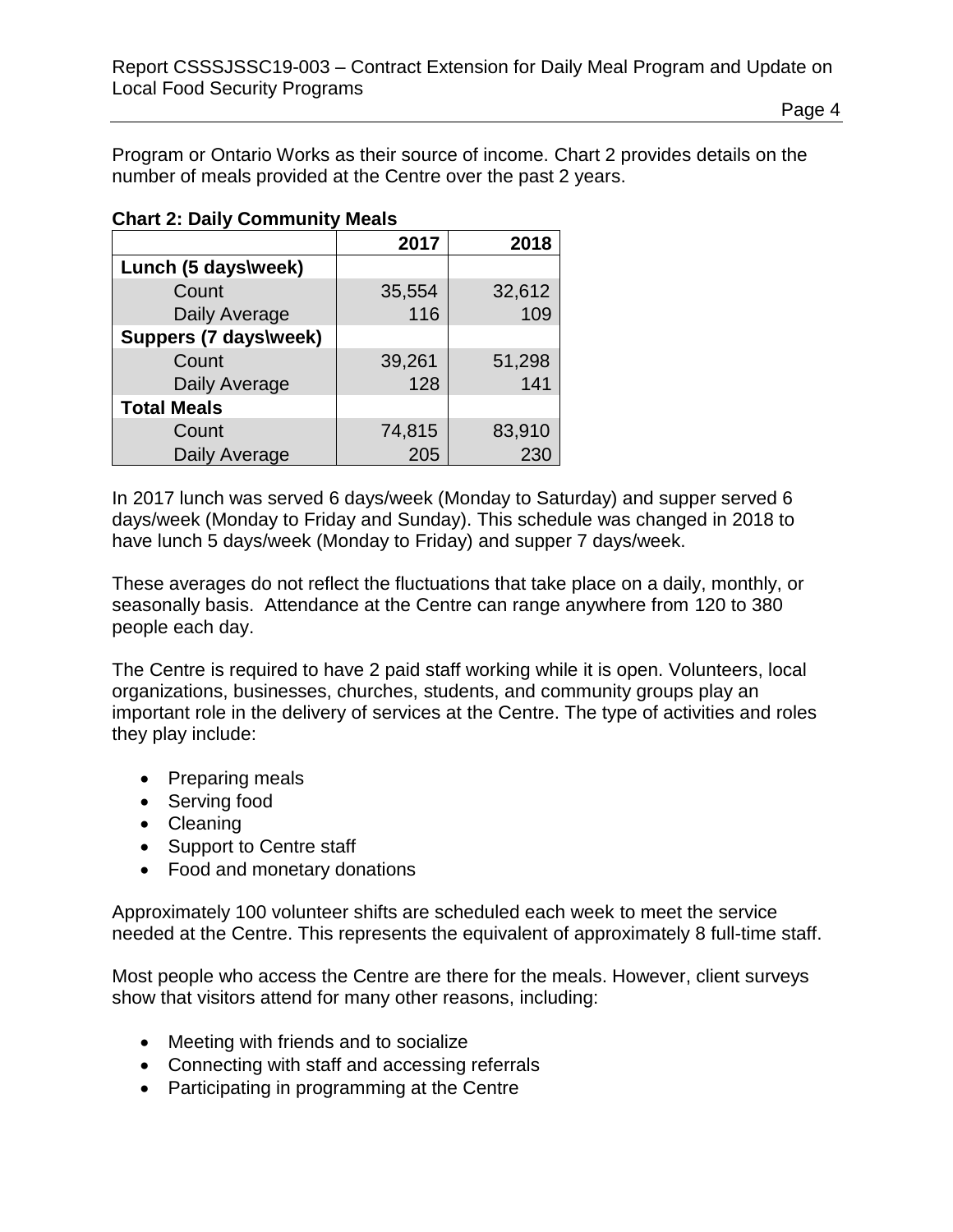Using it as day time shelter

People who access the Centre are often in need of other services and resources available in the community. The Centre facilitates access to other services by either bringing in outreach services or providing referrals. Services and outreach offered at the Centre are managed in partnership with other organizations or delivered independently by the Centre. Some services and outreach include:

- Weekly Health Care Clinic (with 360 Nurse Practitioner Led Clinic)
- Monthly Dental Clinic (with Community Outreach Mobile Dental and Dental Hygiene Services)
- Woman's Meal (delivered at Kawartha Youth Unlimited)
- Harm Reduction Program and Positive Care Clinic (with PARN)
- Flu Shot Clinic (with Peterborough Public Health)
- Safe Food Handling Training (with Peterborough Public Health)
- Tutoring
- Baking
- Art and crafts
- Clothing distribution
- Cards and board games
- Free hair cuts
- Income Tax Clinics (with Happy Wanderers)

Providing information and referrals to other local programs and services is a key component of the Centre. Approximately 10 to 20 referrals are made at the Centre each month for services including:

- Housing and shelter
- Addictions
- Health and mental health
- Counselling
- Employment services
- Other food programs

## **Culinary Training Program**

One Roof Food Service Training Program is a culinary based training program offered to Ontario Works and eligible ODSP recipients. The program operates at the Centre and is a 9-week program, which runs 4 times per week for 6 hours per day. The students prepare and serve lunch for the guests that access the Centre.

The goal of this pre-employment training opportunity is to give the participant hands on experience in a community kitchen. The participants prepare for future employment through skills development, learning and education, with the opportunity to earn up to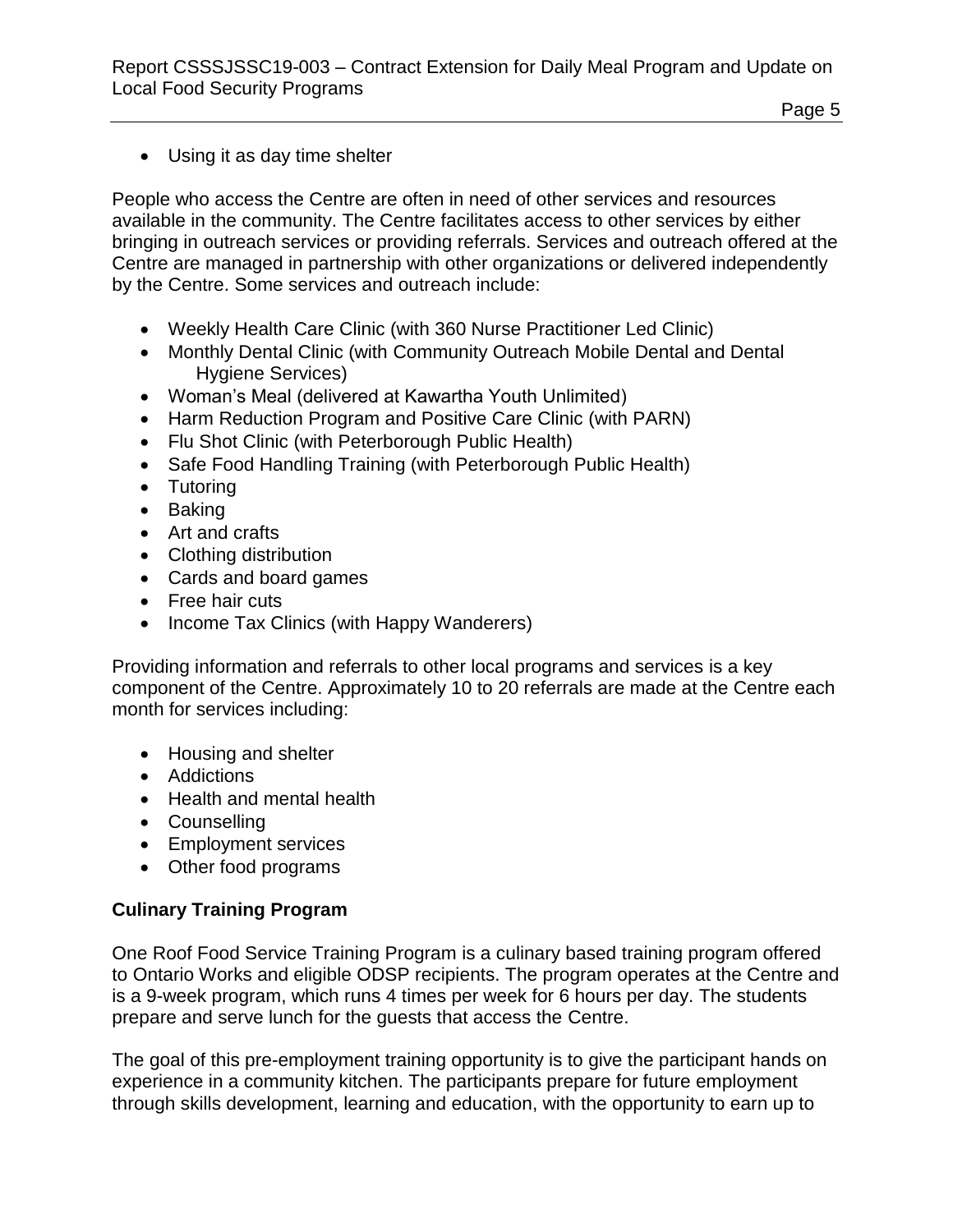two High School credits. The focus of the training is menu planning, meal preparation, proper nutrition, inventory tracking, serving, and clean up. They build on their strengths and develop new skills through learning, teamwork, effective communication, problem solving/critical thinking, reliability, innovation, and leadership. It provides them with an opportunity to network and build further connections within the community. The students also complete 3 additional certifications: Safe Food Handling, Smart Serve, and Standard First Aid/CPR.

Over the past two years, there have been 89 participants in the Program with 79% (70 participants) graduating. The status of the participants at the end of each year is illustrated in Chart 3 below.

| Employed and no longer on OW      | 9  | 10%  |
|-----------------------------------|----|------|
| Working and still on OW           | 23 | 26%  |
| Job ready and taking more courses | 9  | 10%  |
| On OW and not employed            | 17 | 19%  |
| Now on ODSP                       |    | 8%   |
| Taking more courses               | 6  | 7%   |
| Volunteering                      | 13 | 15%  |
| Pursuing post-secondary education |    | 1%   |
| Moved away                        |    | 10/. |

## **Chart 3: Status of Culinary Training Program Participants in 2017 and 2018**

Success is tracked through the Employment Readiness Scale (ERS). ERS is a tool that is used to assess participants' strengths and challenges to obtaining and retaining employment. The ERS is administered at the beginning of the program and again upon completion. Graduates of the One Roof Training Program have shown substantial improvement in their "Soft Skills", according to the ERS results at the end of the program. Soft Skills are vital to work-life success, increasing confidence and competence, and job retention. Participants take the necessary steps to achieve their personal goals and are proud of their success and accomplishments.

The Culinary Training Program is operated by the Community Training and Development Centre (CTDC) and is managed through a separate agreement.

## **Warming and Cooling Centre**

In 2017 there were 5 heat alerts and 17 cold alerts compared to 11 heat alerts and 12 cold alerts in 2018. The Centre extends hours to be open from 9:00 am to 9:30 pm. This coincides with the Warming Room opening and closing hours. There are occasions when the extended hours are only needed for half a day as the weather changes.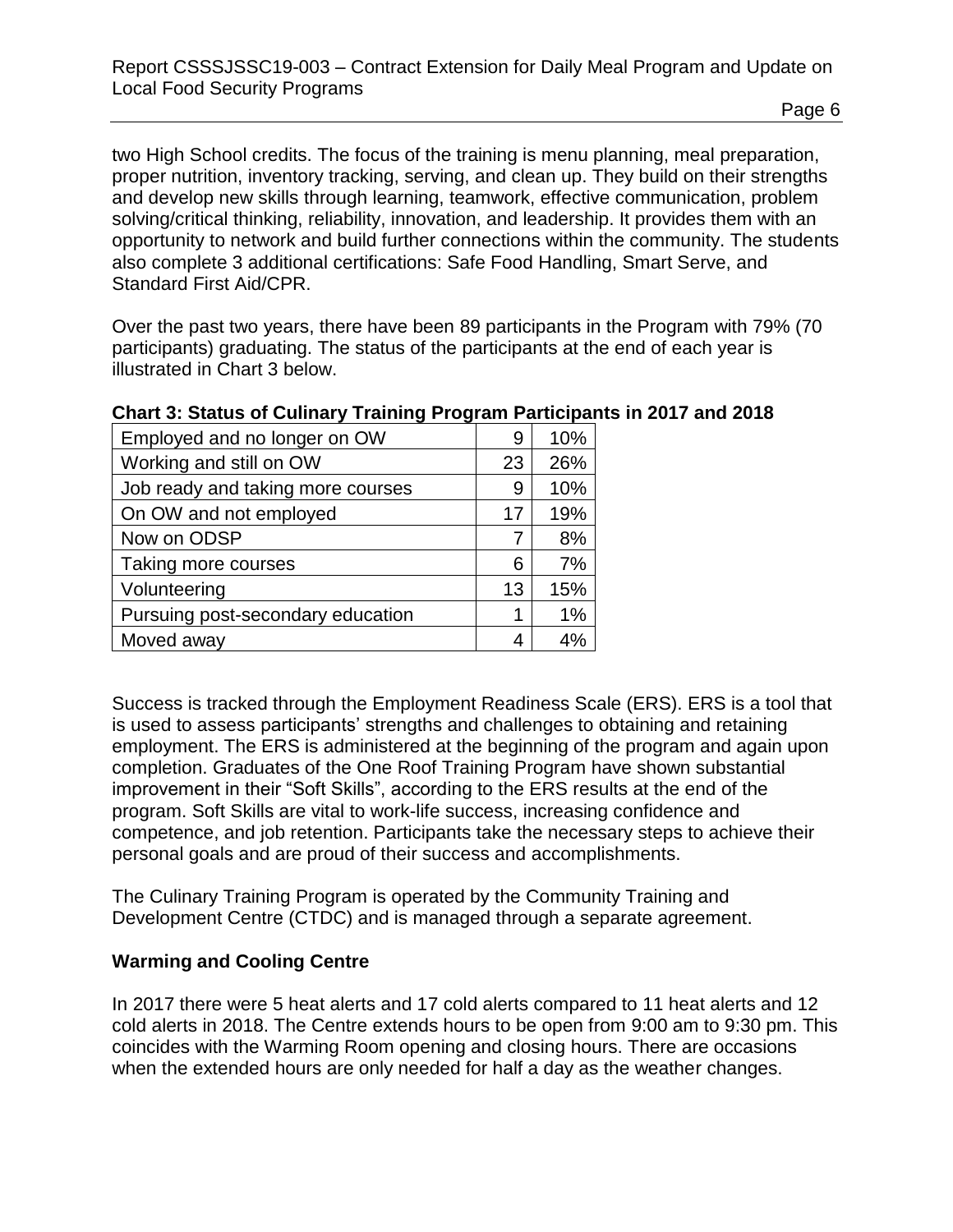The definition of a "cold alert" changed in early 2019. The target temperature for cold alerts changed to -15 degrees Celsius. The previous target was -25 degrees Celsius. This change was made collaboratively between the City of Peterborough and Peterborough Public Health. As expected, the frequency of cold alerts has increased. In February and March of 2019 there were 20 cold alert days.

The cost of operating the Warming and Cooling Centre was \$7,000 in 2017 and \$8,070 in 2018. \$9,675 has been spent for cold alerts in 2019. It is unknown how many heat alerts will occur over the summer or cold alerts at the end of the year, but expenditures are expected to be higher than previous years.

## **Challenges**

The Centre has been dealing with a variety of challenges over the past 2 years. Efforts are being made to address these challenges with varying levels of success.

### **a) High User Volume**

The use of the meal program and drop-in services is higher than expected. By offering two meals during the week and being open 7 hours every day, the volume of people accessing the Centre can be much higher than the 100+ people per day projected in 2017, when the original service agreement was established. The Centre can serve anywhere from 60 to 265 people for a single meal.

### **b) Space Limitations**

The Centre is located on the lower level of St. John's Anglican Church and is accessed off Brock Street. The dining hall can seat 72 people at a time. There is also a small lounge and office. Outside space is limited to the lower parking lot on Brock Street. These spaces are constantly in use especially during meal times.

### **c) Drug Use**

The growing opioid problem is affecting the Centre. The Centre has policies in place that prohibit the use of drugs on the premises; however, it is proving challenging to enforce. There were 12 overdoses in 2018 (August to December) at the Centre and 9 overdoses so far in 2019 (January to April). There have been no fatalities as a result of these overdoses.

Staff are trained to administer Naloxone and have kits on site. The Centre is working with PARN to serve those who have drug use issues.

### **d) Victoria Park**

The use of Victoria Park by people accessing the Centre has increased over the past 2 years. The Park is being used peacefully by many individuals and families; however, there are others who litter, smoke, tent, use illegal drugs, consume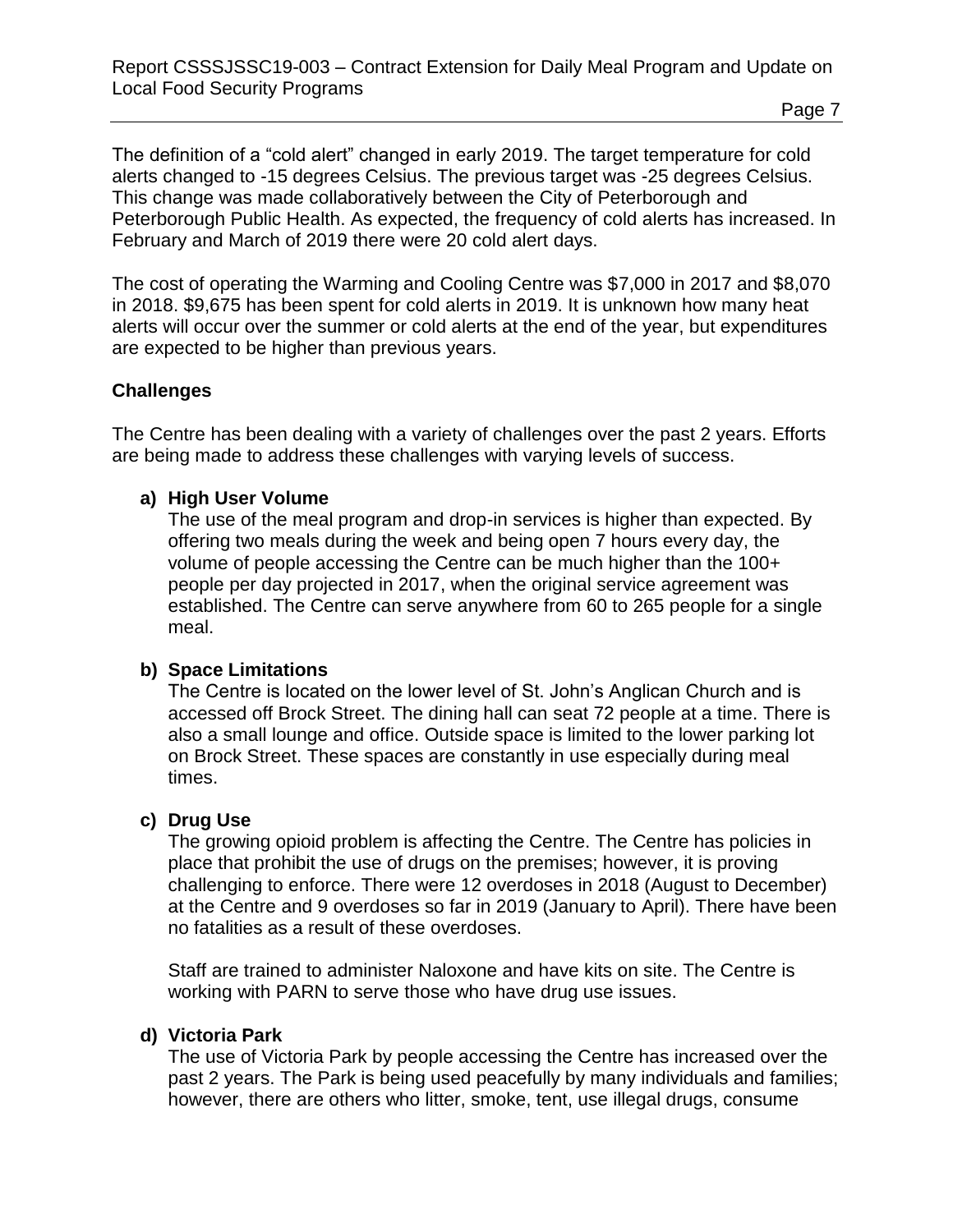alcohol, leave drug paraphernalia, and cause altercations. Representatives from the City, County, Police, and the Centre have been meeting to determine what can be done to improve the park environment. Actions are being put in place to address the issues in a cooperative and timely manner.

## **e) Food Supply**

The Centre tries to prepare meals that are nutritious and enjoyable to eat. Using fresh, healthy food is sometimes difficult on a limited budget. The original budget accommodated a modest allocation to purchasing food when required.

The Centre is a member agency of Kawartha Food Share and receives weekly shipments of food. The supply of food from Kawartha Food Share can be unpredictable. There is always a supply of quality food that can be used to prepare meals, but other items such as crackers, snacks, and bottled water are also received that cannot be used in meal preparation.

## **Other Local Food Security Activities**

Various agencies and groups play a role in addressing food insecurity issues. It is universally acknowledged that the primary cause of food insecurity is low income levels. Without higher incomes, it is difficult to reduce overall levels of food insecurity.

### **Municipal Role**

Report CSSS16-003 Food Security and the Municipal Role in Peterborough outlined the factors impacting food security in Peterborough and the roles key organizations played, including the City of Peterborough, in addressing local food issues. The Report confirmed the municipal role as supporting emergency food programs including meal programs, food banks, and the supply of food vouchers. Chart 4 lists the financial support provided to key organizations that address the need for emergency food supplies.

### **Chart 4: City Funding to Emergency Food Programs**

|                                    | 2016      | 2017      | 2018      |
|------------------------------------|-----------|-----------|-----------|
| <b>One Roof Community Centre</b>   | \$30,700  | \$263,569 | \$292,880 |
| Kawartha Food Share                | \$79,154  | \$64,154  | \$65,101  |
| St. Vincent DePaul (Food Bank)*    | \$5,200   | \$5,200   | \$5,200   |
| <b>Helping Hands Food Vouchers</b> | \$28,900  | \$31,395  | \$34,275  |
| <b>Lighthouse Community Centre</b> | \$220,171 | \$0       | \$0       |
| <b>TOTAL</b>                       | \$364,125 | \$364,318 | \$397,456 |
| $*$ $\Gamma$ at the at $\sim$      |           |           |           |

Estimate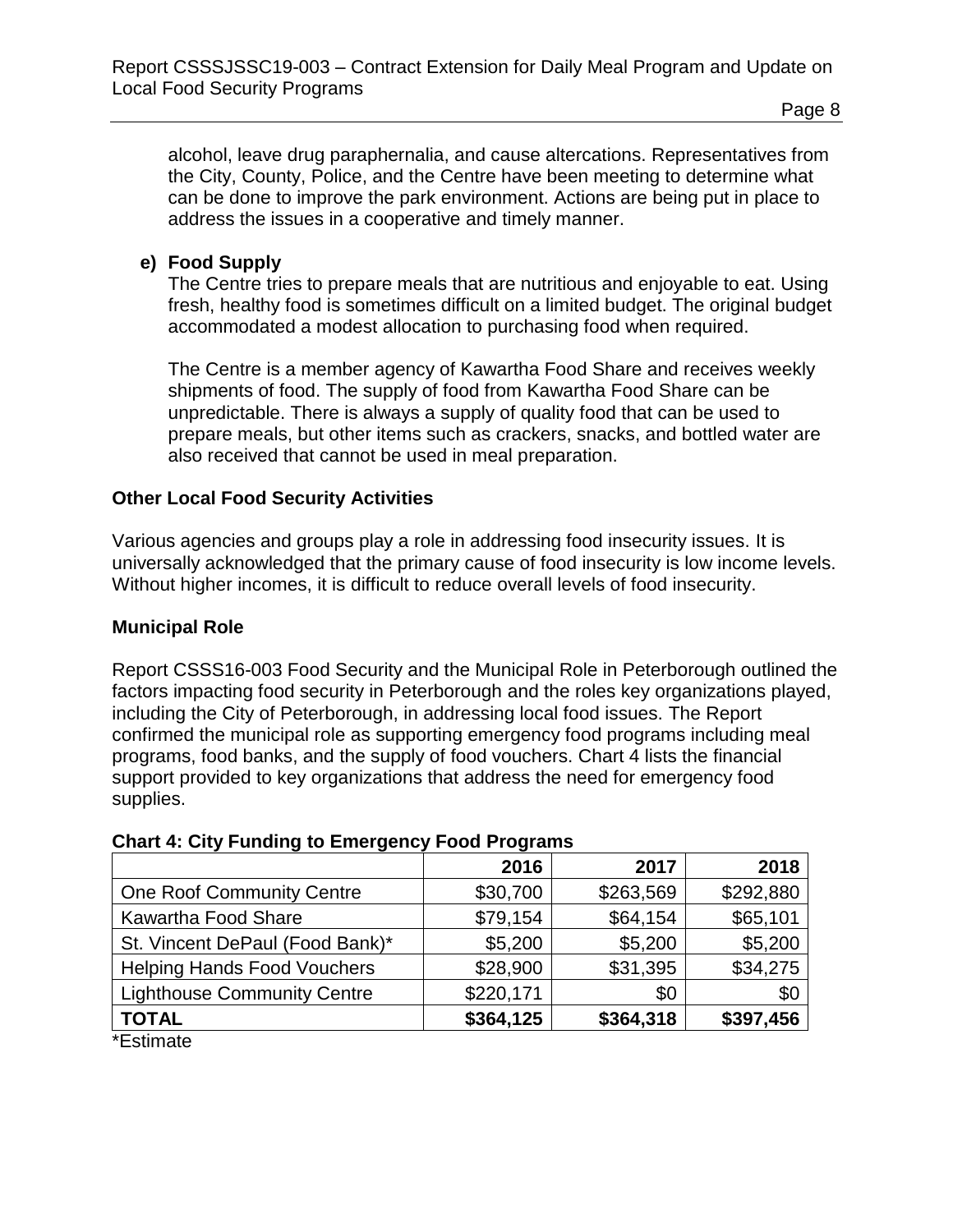Other key food security programs were and are still recognized to be the responsibility of other local organizations with the City participating and engaging where appropriate and where staff resources allow. Some of these activities include:

- Cooking programs
- Community gardens
- Collective kitchens
- Food literacy training
- Food box programs
- Canning workshops
- Advocacy for policy change at all levels of government to support food security.

### **Peterborough Public Health Role**

Peterborough Public Health (PPH) is mandated to fulfill the 2018 Ontario Public Health Standards. Reducing household food insecurity is linked to achieving population health outcomes of improved health and quality of life, reduced morbidity and premature mortality, and reduced health inequity among population groups. PPH has had a commitment to addressing food insecurity since the early 2000's. PPH is involved with the Peterborough Food Action Network, Peterborough Poverty Reduction Network, Basic Income Peterborough Network, the Sustainable Peterborough Future of Food and Farming Workgroup, and provincial workgroups promoting health equity, reducing household food insecurity, and strengthening food systems. PPH prices the cost of healthy eating through Nutritious Food Basket Data collection each year. In [2018,](https://www.peterboroughpublichealth.ca/wp-content/uploads/2018/10/2018-Limited-Incomes.pdf) the monthly cost of food was \$303 for a single man on Ontario Works, resulting in a \$198 deficit after paying for food and shelter alone (See Appendix A). This illustrates that limited incomes are the root cause of food insecurity.

Food literacy supports food security, which encompasses food skills, nutrition knowledge, self-efficacy/confidence, and ecological factors that influence food decisions and dietary behaviors. Food literacy is critical to healthy eating and reducing chronic disease risk. PPH food literacy programs promote social inclusion and work to reduce barriers to access. PPH programs include Come Cook with Us, Come Cook With Us 360, and Collective Kitchens. Support is also provided to Food for Kids Peterborough and County, Babies First, and food literacy work in childcare, schools, and other community settings. Many programs are offered through Myrtle's Kitchen, located at PPH.

### **Peterborough Food Action Network Role**

The Peterborough Food Action Network (PFAN) was formed in 2007 as a working group of the Peterborough Poverty Reduction Network and has been led by PPH for the past several years. PFAN brings together community members including agriculture and food growing, education, health and community organizations interested in safe,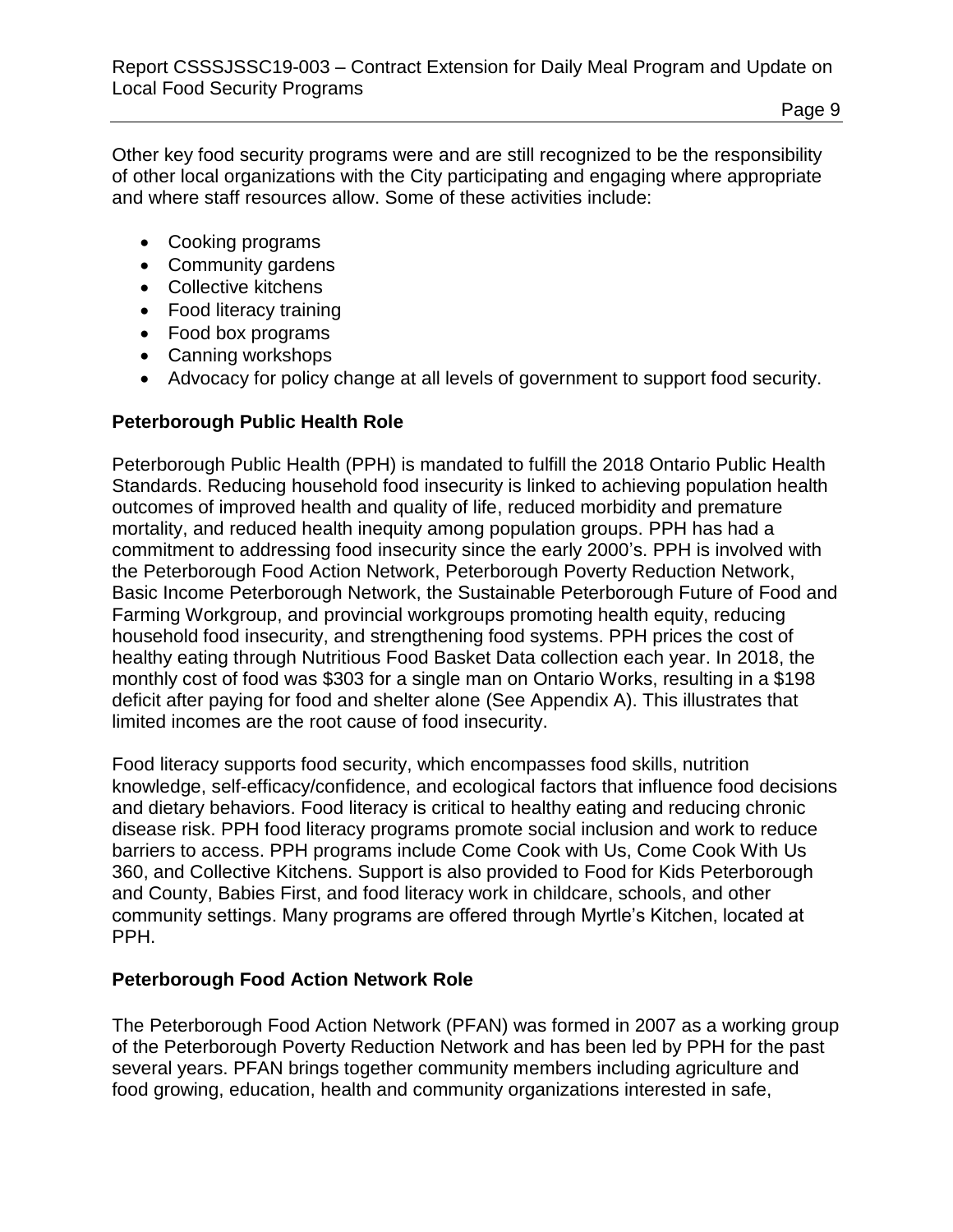affordable and healthy food in Peterborough City and County. PFAN focuses its work based on a food security continuum including a focus on short term relief, capacity building, and system change. PFAN's mandate includes addressing root causes of hunger, including income and housing security, and identifying strategies to increase access to healthy food. PFAN working groups focus on raising awareness, federal food issues, community best practices, and municipal engagement. The City has one staff member that is part of PFAN.

## **YWCA Role**

YWCA Peterborough Haliburton has been delivering food security programming for close to 30 years. Since 2016, all these have been integrated under the Nourish Project, a food security collaborative led by the YWCA, in partnership with PPH and GreenUP, along with other local organizations.

Recognized as a Good Food Organization by Community Food Centre Canada, Nourish offers an innovative prevention-based approach which targets the root causes of food and income insecurity. The programming includes three types of intervention: access to healthy food, skills building activities and opportunities to act on issues that affect participants' capacity to meet their basic needs.

The JustFood Box and Nourish Market Dollars are key examples of the programming designed to support participants bring healthy food to their tables. Every month, Nourish volunteers help pack and distribute 350 JustFood boxes which participants can purchase affordably through a pay-what-you-can scale. Nourish Market Dollars are distributed at the end of many series, offered as draw prizes at dinners, or purchased by groups looking to help people access healthy food. They are redeemed at the Curve Lake, Lakefield and downtown Peterborough markets.

Community Gardens fall within the types of activities that help grow food literacy and foster skill-building. Nourish works with groups of residents seeking to establish community gardens and supports individual residents looking for plots available in their neighbourhoods. Currently 47 community gardens help over 900 gardeners increase access to healthy food, boost their mental health and build community. Market Meals boost cooking skills while using local food sold in season.

Other initiatives such as Community Dinners, Cooking Out of The Box series, Seed Saving series, Canning workshops, Together We Harvest, Democracy Talks, Know Your News, Sampler Series are components of Nourish programs and supports. This integrated approach is grounded in a community development model to provide participants with the tools, skills and opportunity to make a difference in their lives.

## **Kawartha Food Share Role**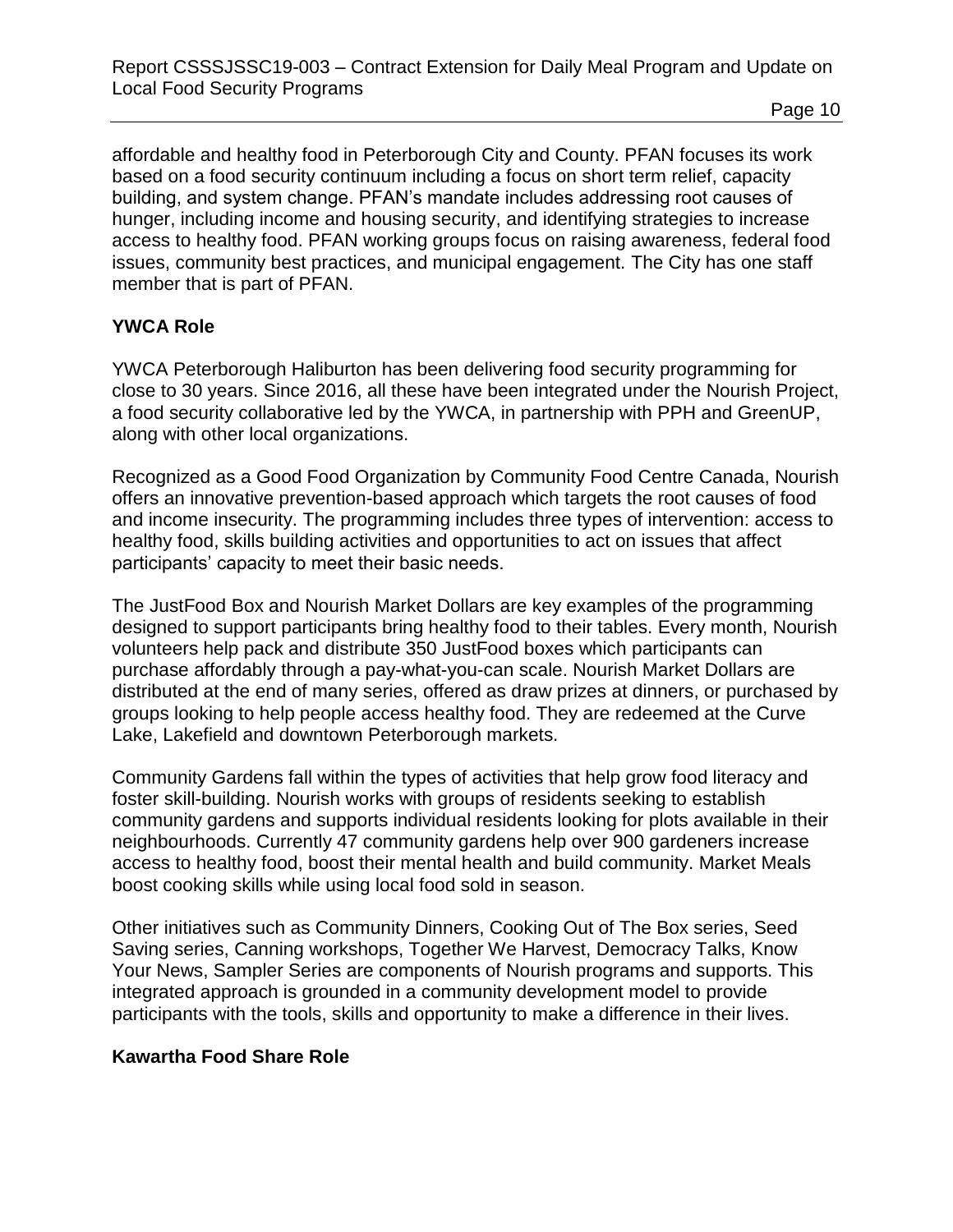Kawartha Food Share operates as a warehouse and distribution centre for emergency food to the City and County of Peterborough. They currently have 37 member agencies that receive fresh and non-perishable food to support programs that include: food banks, meal programs, food cupboards and school meal programs. Kawartha Food Share does not supply food directly to the public. Food donations and financial donations have been declining over the past several years. As food processing companies continually increase their efficiencies there is less food available to be donated. High food costs also make it harder for Kawartha Food Share to purchase the food they need.

These are common challenges across the province. Locally, they have caused a strain on food programs and forced some agencies to source and purchase increasing amounts of food independently to deliver their services.

In 2018 Kawartha Food Share purchased a refrigerated truck to help increase the amount of fresh and frozen food donations they can access. From May to December 2018, 65,500 pounds of fresh and frozen food was donated from local grocery stores.

## **Chart 5: Kawartha Food Share Food Distribution**

|                                  | 2015        | 2016        | 2017        | 2018        |
|----------------------------------|-------------|-------------|-------------|-------------|
| Weight Donated & Purchased (lbs) | 2,708,161   | 1,956,044   | 1,826,930   | 1,913,0005  |
| Weight Distributed (lbs)         | 2,328,840   | 1,672,266   | 1,488,355   | 1,811,232   |
| Value of Distributed Food        | \$5,822,100 | \$4,180,655 | \$3,720,887 | \$4,709,203 |

There are three main food banks in Peterborough: Good Neighbours Care Centre, St. Vincent DePaul and Salvation Army. Each receives varying amounts of food from Kawartha Food Share and each runs their program differently to meet the needs of their clients and the capacity of their organizations.

#### **Chart 6: Food Banks Annual Number of Client Visits**

|                             | 2015   | 2016   | 2017   | 2018   |
|-----------------------------|--------|--------|--------|--------|
| Good Neighbours Care Centre | 21,206 | 22.277 | 20,856 | 20,279 |
| St. Vincent DePaul          | 22,370 | 18.127 | 21.477 | 20,017 |
| <b>Salvation Army</b>       | 11,346 | 8,452  | 7,931  | 7,671  |

These figures represent number of visits to each food bank and not the number of clients. Clients can visit multiple times each month to receive food. However, only on their first visit of the month do clients receive a full order of food.

### **Salvation Army Role**

Salvation Army has delivered food programs in Peterborough since the 1960's. They currently operate a Food Bank that serves approximately 775 individuals annually. They also operate a free breakfast program from Monday to Friday to 40-80 people each day. In 2018, approximately 14,000 breakfast meals were served. In November 2018, the Salvation Army stopped delivering their Food Box Program which had served 110 families each month. Many of those who accessed this program are now receiving the